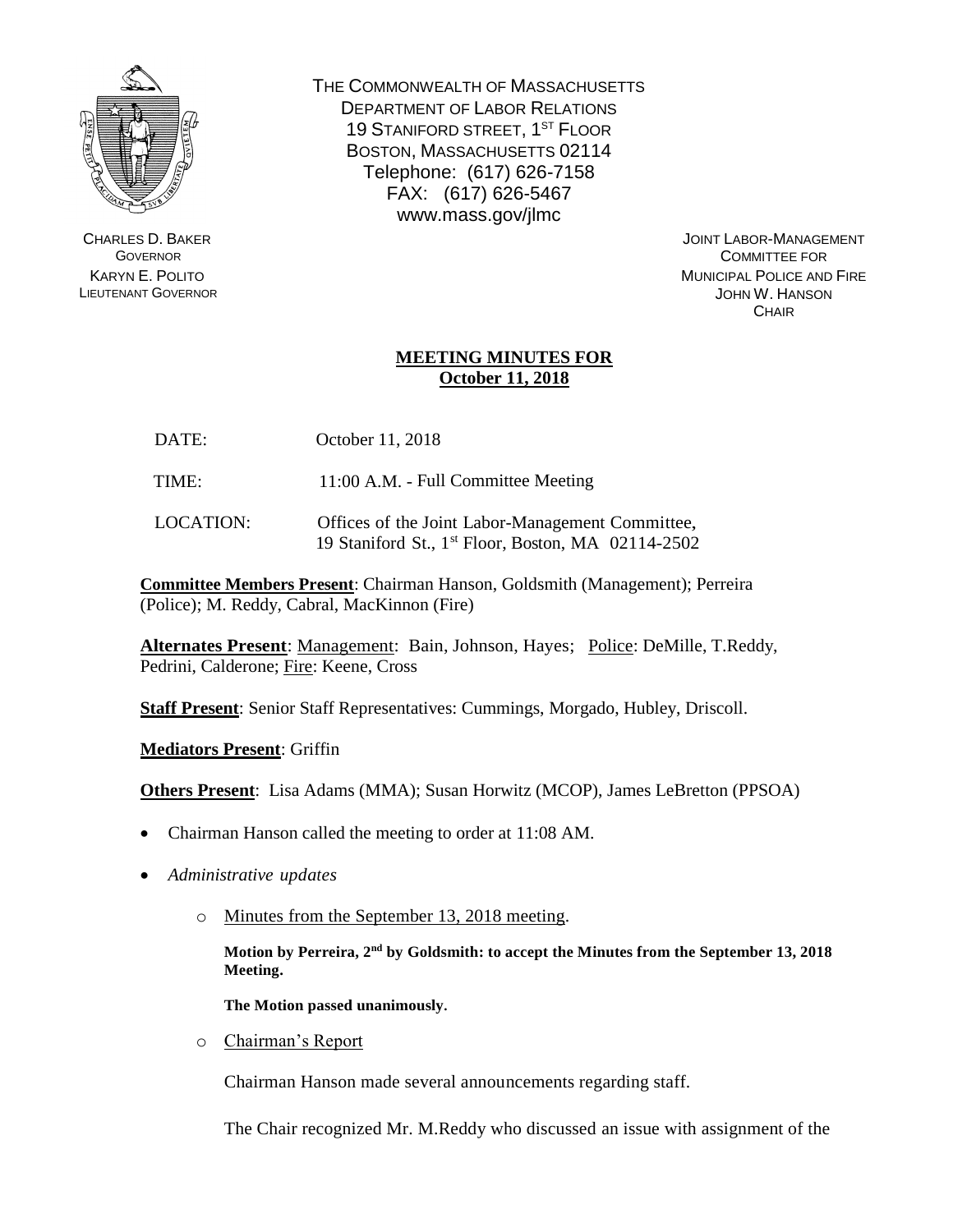same management member to both police and fire cases in the same municipality when both cases are being arbitrated at the same time.

*Petition, Jurisdiction and Awaiting Funding List (AFL) Cases:*

|                   | <b>Case Number Organization</b> | <b>Mediator/Sr. Staff</b> | Topic/Vote/Action         |
|-------------------|---------------------------------|---------------------------|---------------------------|
| $\bullet$ 18-6560 | Hull Fire                       | JG,JOEH,GD                | Vote to Take Jurisdiction |

Mr. Griffin briefed the Committee.

**Motion by M.Reddy, second by Goldsmith: to take jurisdiction in the case of Hull Firefighters, Local 1657 and the Town of Hull, JLM-18-6560.** 

**The motion passed unanimously.** 

**Motion by M.Reddy, second by Goldsmith: to assign the following Committee members to the case of Hull Firefighters, Local 1657 and the Town of Hull, JLM-18-6560: Keene/Cross for Fire and Alexiades for Management or substitutes as so designated and approved by the Fire and Management Chairs respectively.** 

**The Motion passed unanimously.**

18-6594 Kingston Police JG,DC,GD Move to AFL

Mr. Griffin briefed the Committee on the status of the case.

**Motion by Perreira, second by Goldsmith: to move the case of Kingston Police Patrolman Union and Town of Kingston to the Awaiting Funding List**

**The motion passed unananimously.** 

18-6553 Plymouth Superiors JG,DC,GD Vote to Take Jurisdiction

Mr. Griffin, Mr. Cummings and Mr. Driscoll briefed the Committee.

## **Motion by Perreira, second by Goldsmith (for discussion only) : to take jurisdiction in the case of Plymouth Police Superior Officers Association and the Town of Plymouth, JLM-18-6553.**

Discussion followed among committee members and staff. Mr. Driscoll summarized the town's objection to JLMC jurisdiction as stated in an email to the Committee dated October 10, 2018, by counsel for the town. Chairman Hanson called for a vote on Mr. Perreira's motion.

**Motion by Perreira, second by Hanson: to take jurisdiction in the case of Plymouth Police Superior Officers Association and the Town of Plymouth, JLM-18-6553.** 

**The motion passed by a 2-1 margin with Ms. Goldsmith voting in the negative.** 

**Motion by Perreira, second by Goldsmith: to assign the following Committee members to the case of Plymouth Police Superior Officers Association and the Town of Plymouth, JLM-18-6553: Perreira/Nelson for Police and Frederickson for Management or substitutes as so designated and approved by the Fire and Management Chairs respectively.** 

**The Motion passed unanimously.**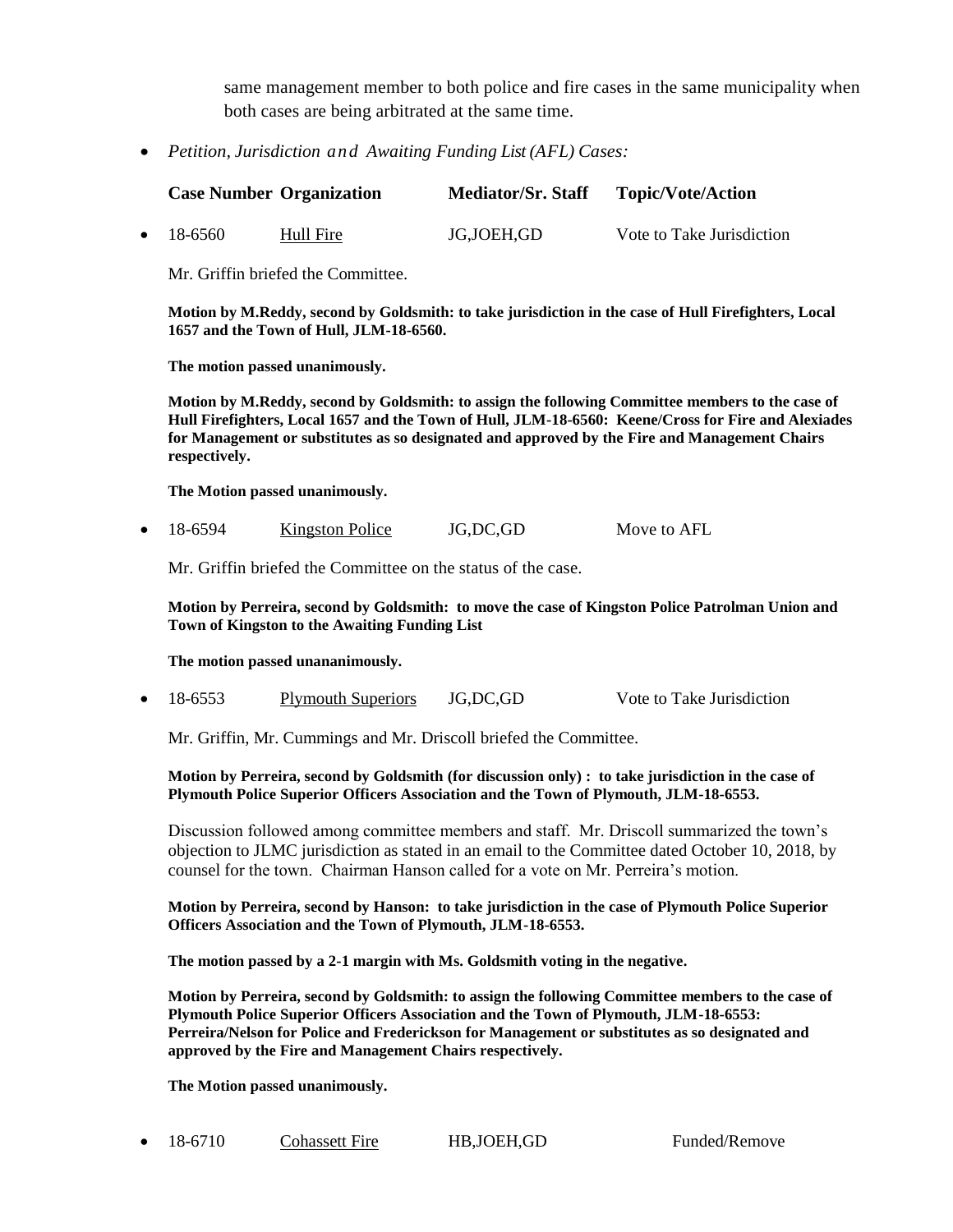Mr. Griffin briefed the Committee and reported a mediated settlement that has been ratified and funded.

**Motion by Perreira, second by Goldsmith: to remove this case from the JLMC's docket as it has been funded.**

18-6752 Beverly Superiors HB, DC,DJM Vote to Take Jurisdiction

Mr. Cummings briefed the Committee.

**Motion by M.Perreira, second by Goldsmith: to take jurisdiction in the case of Beverly Superior Officers Association, MCOP Local 646 and the City of Beverly, JLM-18-6752.** 

**The motion passed unanimously.** 

**Motion by M.Perreira, second by Goldsmith: to assign the following Committee members to the case of Beverly Superior Officers Association, MCOP Local 646 and the City of Beverly, JLM-18-6752: T.Reddy/Perreira for Police and Tranfaglia/Hayes for Management or substitutes as so designated and approved by the Fire and Management Chairs respectively.** 

**The Motion passed unanimously.**

|  | $\bullet$ 18-6753 | <b>Beverly Patrol</b> | HB, DC, DJM | Vote to Take Jurisdiction |
|--|-------------------|-----------------------|-------------|---------------------------|
|--|-------------------|-----------------------|-------------|---------------------------|

Mr. Cummings briefed the Committee.

**Motion by M.Perreira, second by Goldsmith: to take jurisdiction in the case of Beverly Patrol Officers Association, MCOP Local 412 and the City of Beverly, JLM-18-6753.** 

**The motion passed unanimously.** 

**Motion by M.Perreira, second by Goldsmith: to assign the following Committee members to the case of Beverly Patrol Officers Association, MCOP Local 412 and the City of Beverly, JLM-18-6753: T.Reddy/Perreira for Police and Tranfaglia/Hayes for Management or substitutes as so designated and approved by the Fire and Management Chairs respectively.** 

**The Motion passed unanimously.**

18-6788 Holyoke Fire EFB,JOEH,DJM Vote to Take Jurisdiction

Mr. Hubley briefed the Committee.

**Motion by M.Reddy, second by Goldsmith: to take jurisdiction in the case of International Association of Firefighters, Local 1693 and the City of Holyoke, JLM-18-6788.** 

**The motion passed unanimously.** 

**Motion by M.Reddy, second by Goldsmith: to assign the following Committee members to the case of International Association of Firefighters, Local 1693 and the City of Holyoke, JLM-18-6788: M.Reddy/Taylor for Fire and Mahoney for Management or substitutes as so designated and approved by the Fire and Management Chairs respectively.** 

**The Motion passed unanimously.**